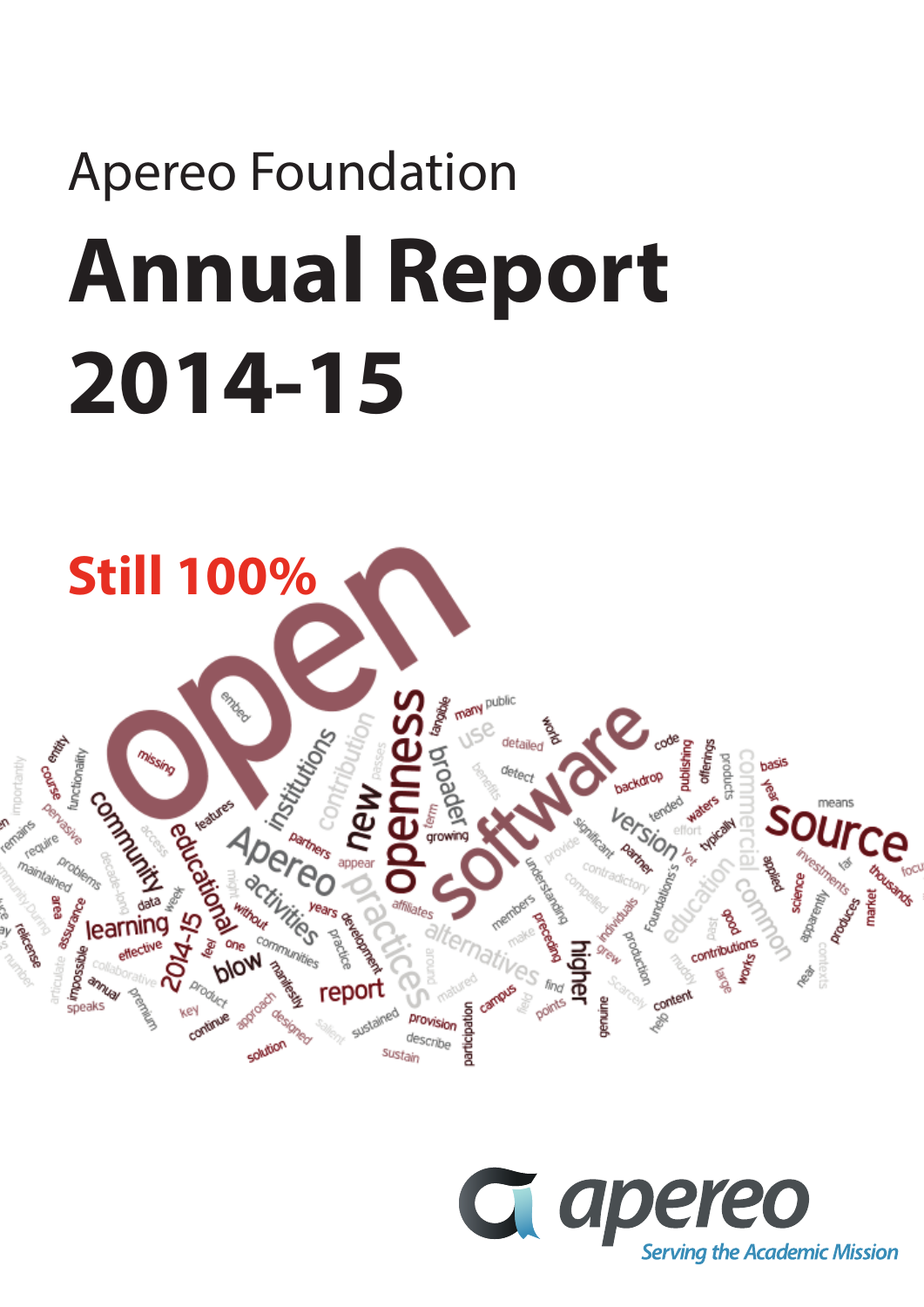#### **Apereo Foundation Annual Report 2014-15**

#### **Introduction**

Each year Apereo produces an annual report. It's not designed to be a detailed blow-by-blow account of the Foundation's activities - which would be near impossible - but to report the salient points of the preceding years activities. The backdrop to the 2014-15 might appear contradictory. On the one hand, openness has become apparently pervasive. Scarcely a week passes without a new product being declared "open", or open practices being applied to a new field. This speaks to a significant decade-long effort by those in open content, open access publishing, open data, open science and open source software to embed open practices in higher education. Yet this very success has tended to muddy waters. There are many who feel compelled by the market to use the term "open" to describe practices and products that are manifestly far from open. In our area of focus, that of open source software, this typically consists of a public "open source" version of software missing some key features or functionality, and a "premium" version on a for pay basis. We - and our partners - have to continue to deepen our understanding of what openness means in practice, help higher education detect "fauxpen source" offerings, and articulate the tangible benefits of genuine openness to the broader educational community in terms of innovation and sustainability.

During the course of 2014-15 Apereo grew and matured as an organization. We maintained our open approach to community and software development, whilst learning to apply open approaches to new contexts - such as above campus provision. Our communities produce and sustain software that is in production - and, more importantly, productive use - at thousands of educational institutions around the world. That software is sustained by the contributions of partner institutions, commercial affiliates and individuals. We are learning to find broader collaborative alternatives to the few large investments of the past. These alternatives are growing in number, and proving both resilient and effective - but they require participation and contribution. If members of our community make a contribution, they can do so in the assurance that they are contributing to the solution of common problems for the common good. Above all, Apereo remains 100% open - because openness works.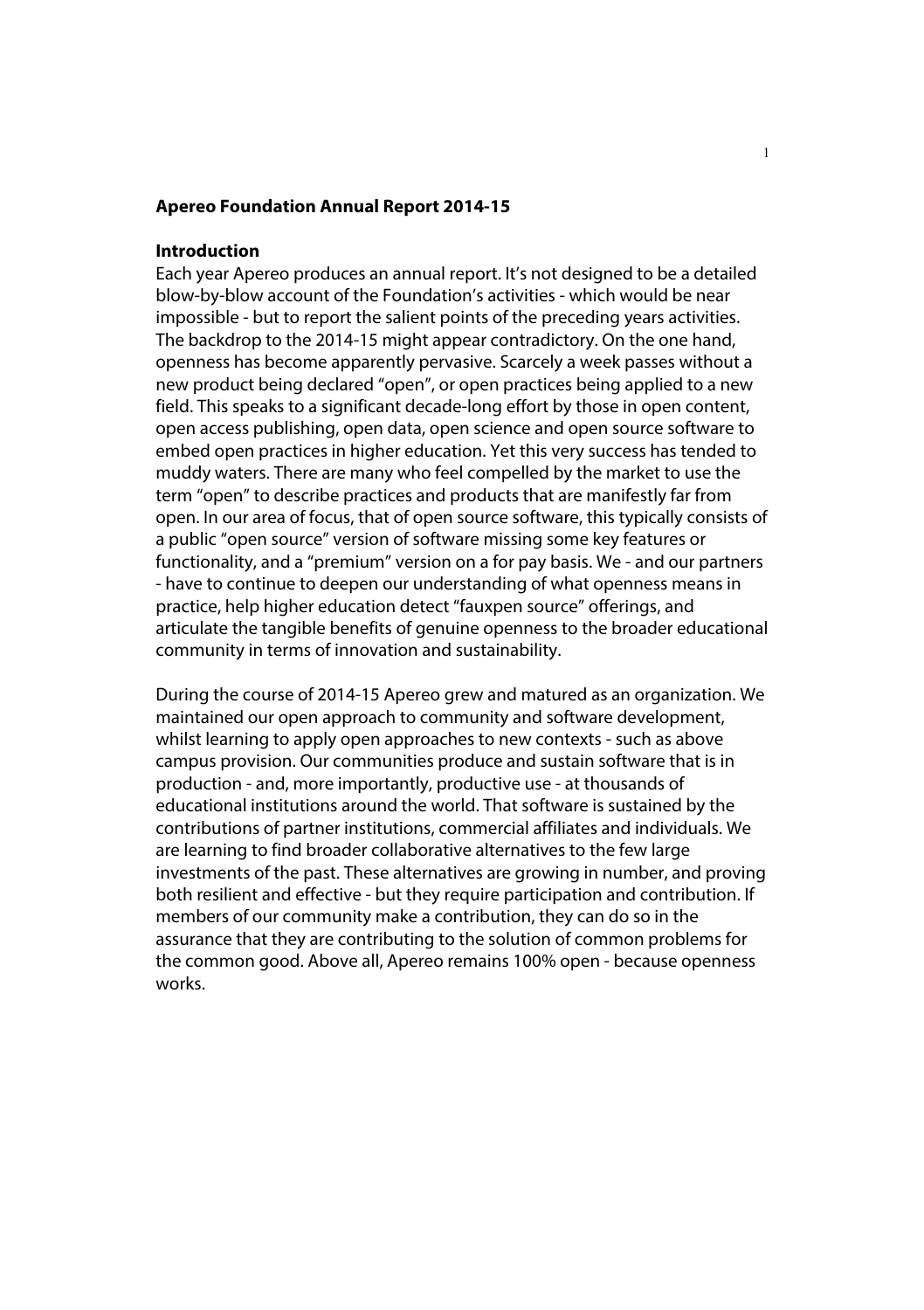#### **Incubation**

One of the desired outcomes from the merger of Jasig and Sakai was the creation of an incubation process, structured to help projects find a path from initial conception to sustainability. We consulted broadly on an appropriate process, and that process took off in earnest during the course of 2014-15. Our incubation process is stewarded by the Apereo Incubation Working Group, a body made up of volunteers drawn from the community. 2014-15 saw several projects enter and progress through incubation. These included existing communities - some that were new to Apereo - in addition to startups from both inside and outside the historical Apereo community. The following projects and software communities participated in the Incubation process during 2014-15:

**UniTime**; a scheduling/timetabling solution for education. UniTime originated at Purdue University, and has adoptions in the US, Czech Republic and elsewhere (Unitime graduated incubation in March 2015). Opencast (formerly Opencast Matterhorn) a lecture capture and media management platform for education. Opencast was formerly funded by the Andrew Mellon Foundation, and has significant adoption in Europe, the US and South Africa. (Opencast is due to graduate incubation in June 2015)

**Xerte**, an authoring environment for learning materials. Xerte originated at the University of Nottingham, in the UK and has significant adoption in Europe and globally. Xerte produces learning materials that are both interactive and highly accessible. (Xerte is due to graduate incubation in June 2015)

**Karuta**, a next generation ePortfolio initiative led by HEC Montreal, IUT2 Grenoble. Kyoto University and Three Canoes, a US based company.

**EDexchange**; A project to establish a web services data exchange network based on open source client software, to meet the initial use case of transcript exchange. EDexchange is led by California Community Colleges for the Common Data Services (CDS) Task Force of the Postsecondary Electronic Standards Council (PESC).

**ThinkSpace**; An instructional and collaborative website designed to provide real-world problems and environments to students. Iowa State determined that ThinkSpace would be spun off during the course of 2014-15. A business model to support the spin off is being developed, but the project decided to exit the Apereo incubation process, rater than complete it.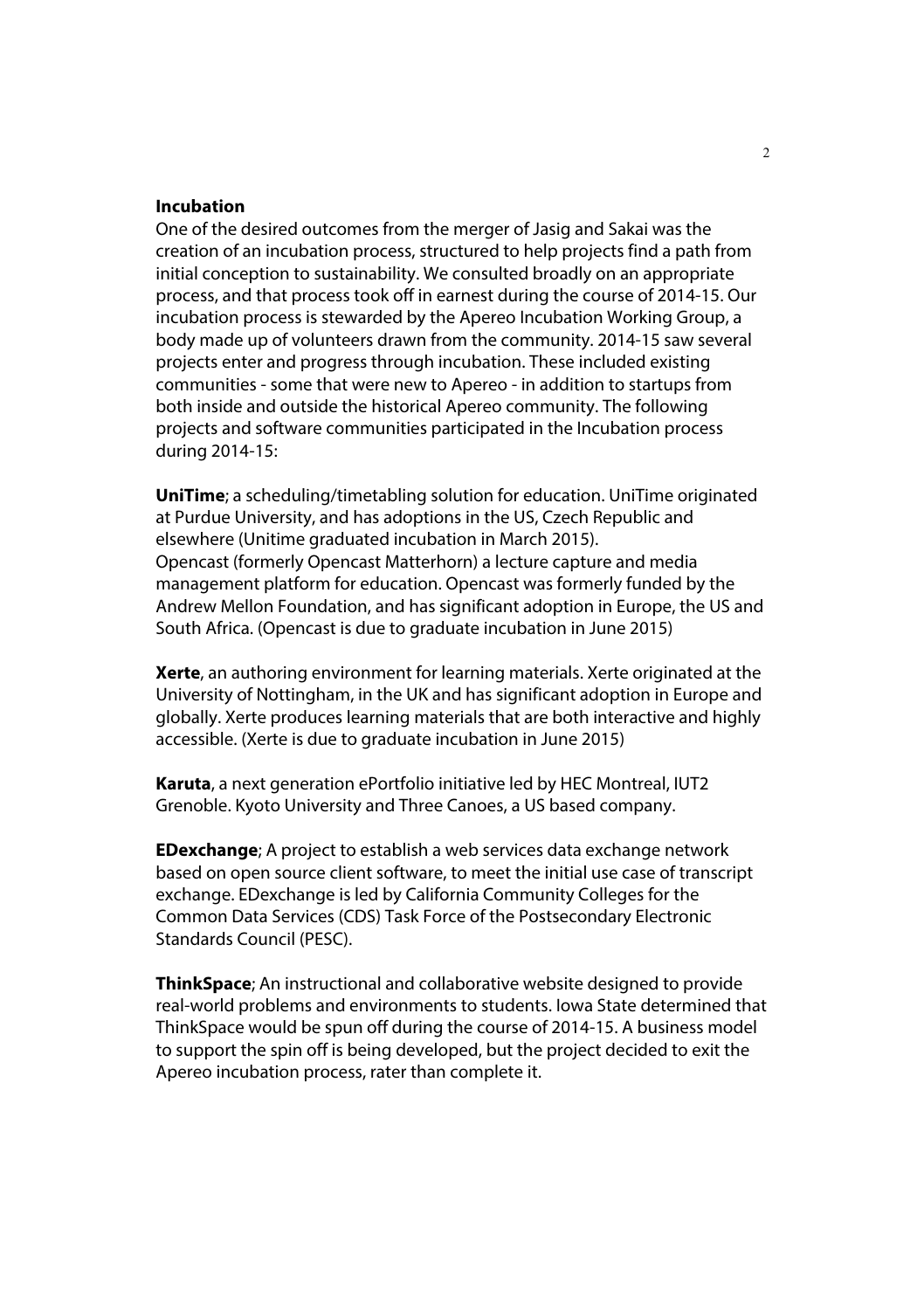#### **Incubation - Lessons learned**

The Incubation Process has worked effectively in practice, and has been regarded highly by the projects and software communities involved. This is first and foremost a testament to our incubation mentors, but also to the careful planning and community consultation conducted following the merger of Jasig and Sakai. Several issues were highlighted in the implementation of the incubation process in practice during 2014-15. The most important of these were:

The Incubation Process is designed to have a small footprint, and to be minimally intrusive for an emerging software community. In practice it became apparent that a number of smaller projects, such as portlets or improvements or additions to existing Sakai tools, would be better managed by existing software community governance structures rather than by a foundation-level incubation process. The Incubation Working Group could and would continue to provide assistance to existing software communities in this respect, where requested.

Simplicity was a core objective of the Apereo Incubation Process. We suggested that Communities of Interest and Software Communities could share a common process. Experience has demonstrated that Communities of Interest require, in some senses, a more lightweight and agile process, given that they could either be long-lived, or relatively ephemeral. The Incubation Working Group and Foundation Board discussed this issue in early 2015, which has resulted in a draft policy for community consultation:

https://www.apereo.org/content/apereo-community-interest-formation

Licensing emerged as a major issue during incubation in the course of 2014-15. Outbound licensing presented no major concerns or difficulties, but there were a number of clear demonstrations that early attention to contributor agreements is essential. Retrofitting - typically involving a return to contributing individuals and organisations with a request for an agreement is difficult, time consuming, and fraught. This speaks to a need for broader education around how open source works in the wider higher education community. Contribution regimes, specifically, not being particularly well known outside relatively narrow groups and individuals who are knowledgeable about the detail of open source, despite considerable discussion and education on licensing in general.

Incubation is critically dependent on mentors to help guide a nascent software community through their efforts to develop software, community and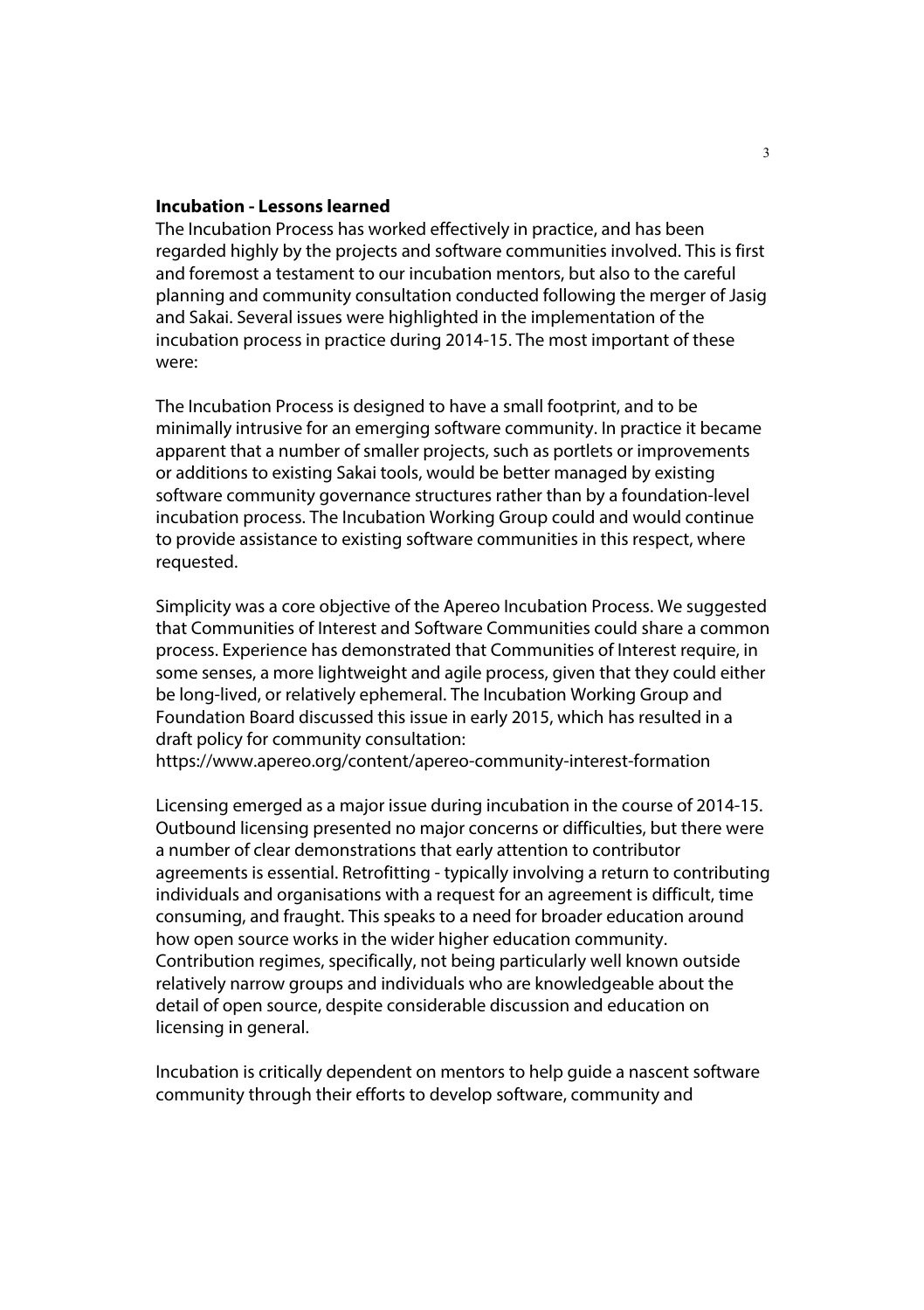sustainability. A mix of technical and community skills are required for this role. Experience demonstrates that certain projects - particularly those that might be considered start-ups - required more than one mentor to provide balanced and complimentary advice. Mentors receive training, provided by Open Source Software Watch, an agency based at the University of Oxford. This will be repeated at regular intervals.

#### **Board Elections**

David Ackerman (New York University), Lucy Appert (Columbia University), Alan Berg (Universiteit van Amsterdam), Susan Bramhall (Yale University), Laura Gekeler (University of Notre Dame) were elected to the Board in June 2014. Andy Wasklewicz (Entwine) was appointed to the Board in April. Mathilde Guerin (Université de La Rochelle) joined the Board as representative of the ESUP-Portail consortium in January 2015. Steve Swinsburg (Flying Kite) and Robert Sherratt (University of Hull) retired from the Foundation Board in June 2014.

#### **Partnership with ESUP-Portail**.

Apereo strengthened it's relationship with the ESUP-Portail consortium in France during 2014-15. A highly successful Apereo Europe event was held in Paris in February 2015 alongside the January ESUP-days meeting. ESUP-Portail continued to contribute material support to uMobile, uPortal and Apereo Open Academic Environment projects. In reviewing the Apereo-ESUP-portail memorandum of understanding in December 2014, several steps we planned for increased effort in 2015 and beyond, including formal Apereo Board representation for ESUP, and the establishment of a translation group to assist communications. A copy of the MoU is appended to this report.

#### **2014 Events**

Open Apereo 2014 brought together 302 community members from 18 countries in Miami, Florida in June 2014. 123 Presentations and interactive sessions were held. Keynotes were provided by George Siemens (on Learning Analytics), and Laura Czerniewicz (on Open Source and Geographic Imbalance). Open Apereo 2014 was planned by a Program Committee and Planning Committee of community volunteers.

The first Sakai virtual conference was held in November 2014. Around 340 registered for the event, and attended 40 sessions, with ten sessions in a Spanish language track. Webinars - first four of a new series of Apereo webinars took place between September and December 2014, with a further 5 webinars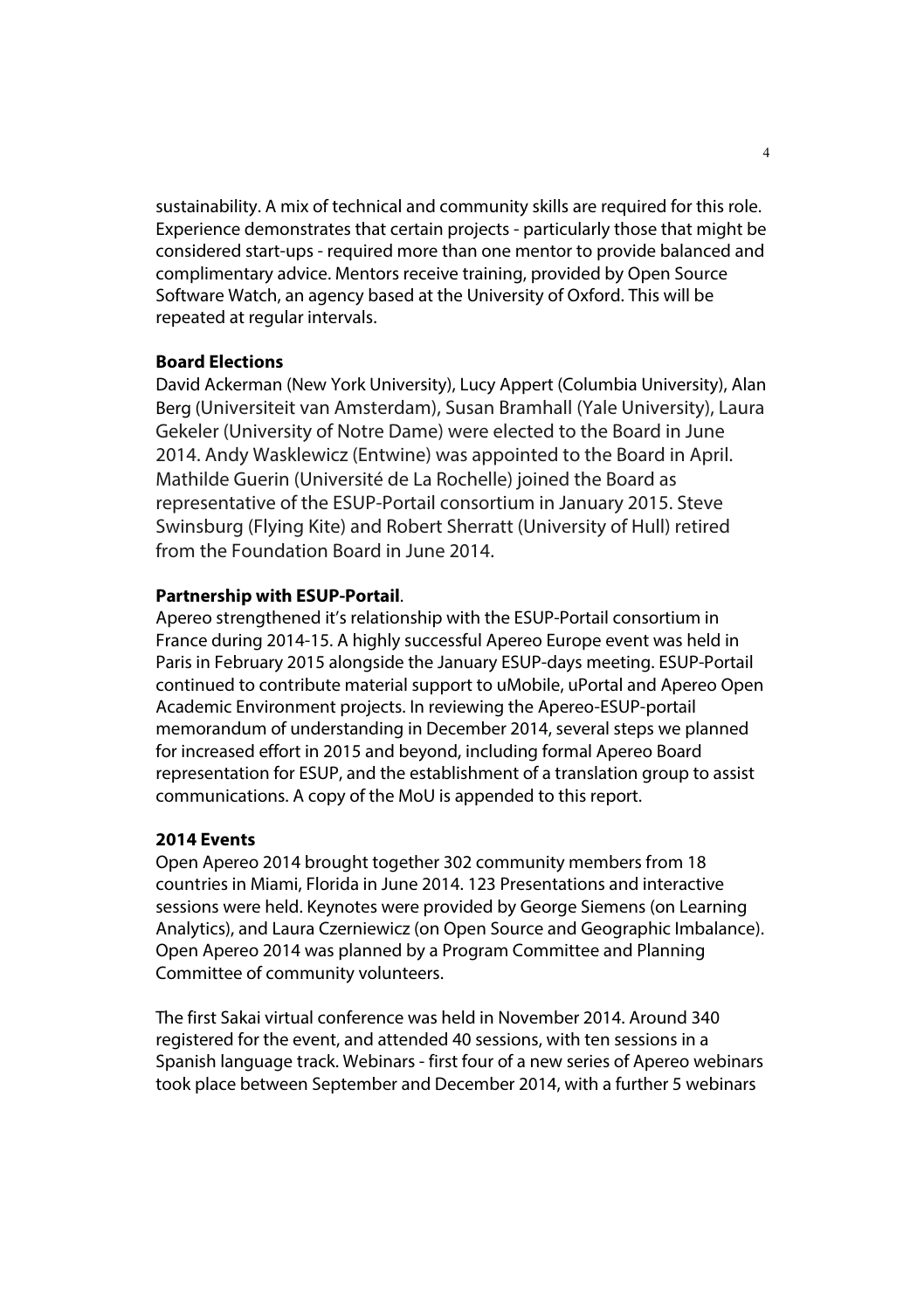in the first four months of 2015. These took the form of "An introduction to …" for a series of projects. Synchronous attendance varied considerably - from a handful to upwards of fifty, but asynchronous views via the Apereo YouTube Channel are rising steadily for these and subsequent webinars. https://www.youtube.com/user/apereo

Regional events were held in Japan, Europe, South Africa, and Latin America, drawing a total attendance of around 500 during the course of 2014-5. The Foundation funded simultaneous translation of community events in France and Japan during this period.

#### **Apereo Fellows**

The Apereo Fellows program seeks to foster community leadership and contributions by recognizing and supporting active contributors. Fellows enrich the community in a variety of ways, including technical expertise, teaching and research practices and community organization, support and leadership. Fellowship awards recognize such contributions and support the efforts of the Fellows with a modest stipend.

#### **2014 Apereo Fellows**

#### Diego del Blanco Orobitg

Diego was sent in 2005 to Baltimore Sakai Conference from the Univ. Politécnica de Valencia to investigate: "What's that Sakai thing?"... since that moment he has been involved in the community helping with the i18n and with the Spanish translations, but doing several other contributions and developments. Diego's most important task has been to spread Sakai in all the Hispanic Countries and institutions. First from the Spanish SCA he helped to create and he managed during 5 years and continuing that task now from Asahi NET International and from the Apereo Latam Committee.

#### Bryan Holladay

Bryan has been a Senior Developer at Longsight since 2010 with a M.S. and B.S. in Computer Science. He was introduced to Sakai in 2007 when he started working at a new position at Indiana University. He quickly fell in love with the large international Sakai cohort and enjoyed seeing his work benefit people beyond his institution. His top Sakai accomplishments while working for Longsight are the Delegated Access tool, Tutorial Tool, Syllabus redesign, Assignments Peer Review, Entity Link Migration, Joinable Groups and Forum Grading by Statistics. He has also performed Sakai community work as a 2.8 branch manager and has been project lead for Messages & Forums since Sakai 2.7.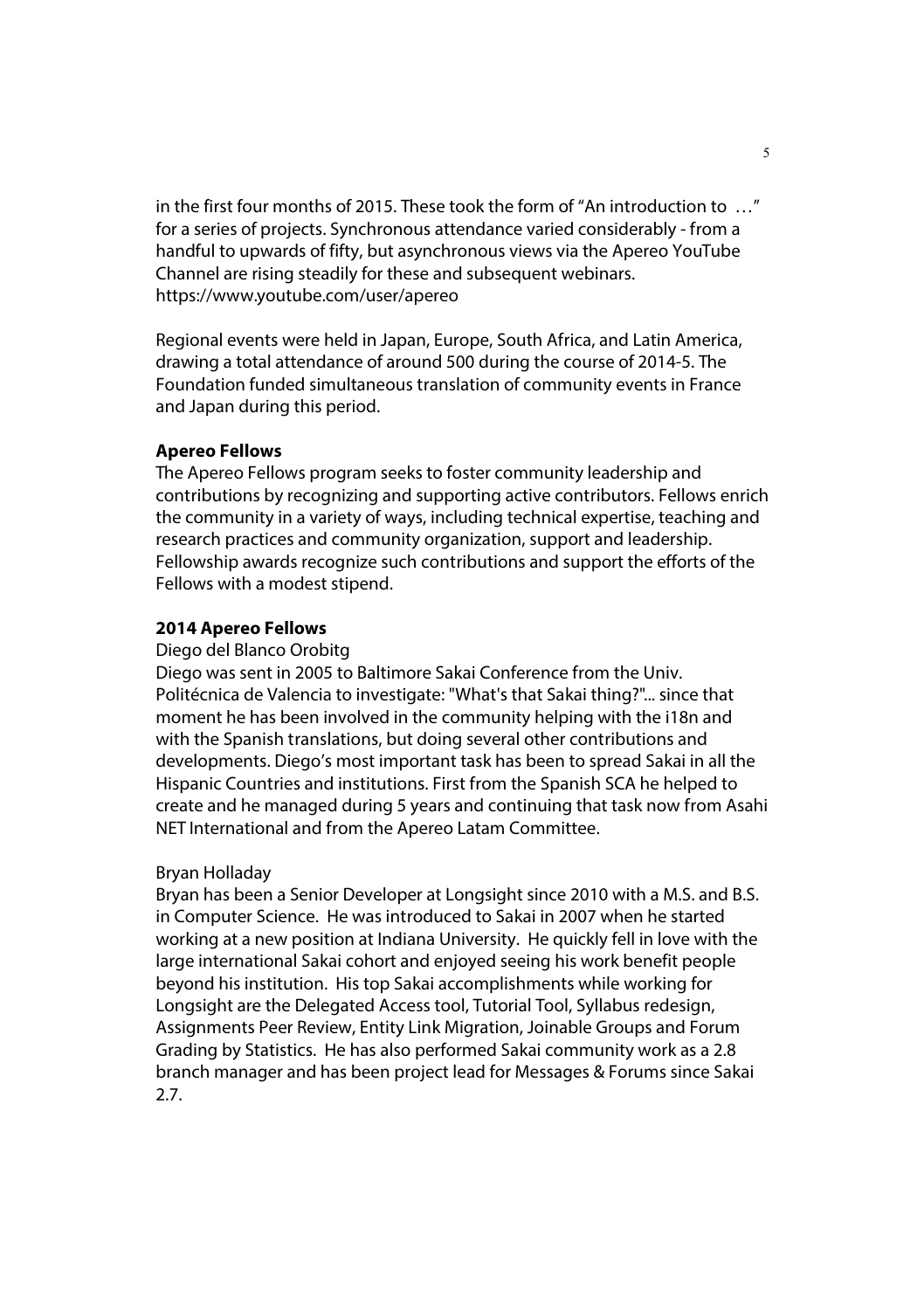#### Juan José Meroño Sanchez

Juan has been involved in IT for Teaching and Learning since 1998, running home grown software first, and then switched to Sakai since 2009. Juan José has been a lead developer for over 10 years now in the Area of Information and Communications Technology (ATICA) at the University of Murcia, Spain. He has also written manuals for developers and shared his knowledge by teaching courses inside and outside his Area. Juan José has a degree in Computer Sciences and was also a lecturer at the University for four years. He has an active participation in the Sakai community where he has been enrolled as a QA performance leader, active member of the S2U Team and actively involved in finding and solving bugs together with his team at the University.

#### Branden Visser

Branden's involvement with the community begins in 2007, where he joined University of Windsor to deploy Sakai as their primary Learning Management System. While at Windsor, Branden also served as a member of the Sakai Maintenance Team. In 2012, Branden joined the Apereo OAE project full-time, playing a key role in re-architecting the platform's back-end, and has helped the project through all 6 of its major releases since then. Now as an employee of foundation member Research Research Ltd., Branden looks forward to continuing his contributions and dedication to the Apereo Foundation.

#### Anthony Whyte

Anthony was chair of the Sakai Project Management Committee (PMC) in 2014, a new Apereo governance body modeled on Apache practice that he helped found in 2013. Over the past year, he has authored a number of community proposals adopted by the PMC including the initiative−drafted in concert with several Sakai contributors−to re-brand/re-version Sakai trunk as 10. His recent production work has focused on simplifying the Sakai build and prepping a number of "contrib" projects for inclusion in the core distribution.

#### Drew Wills

Drew first encountered the Apereo community (formerly JA-SIG) in 2002 when he was one of the first Unicon employees to work with uPortal. He became a uPortal committer a year or so later. Since then, Drew has also made code contributions to SSP, CAS, Person Directory, most of the Apereo portlet projects, and a handful of ancillary Apereo projects used primarily in uPortal and portlet development. Today, Drew is the Lead Architect for Unicon's portals practice, a member of the uPortal Steering Committee, and still a very active committer for uPortal and Apereo portlet projects.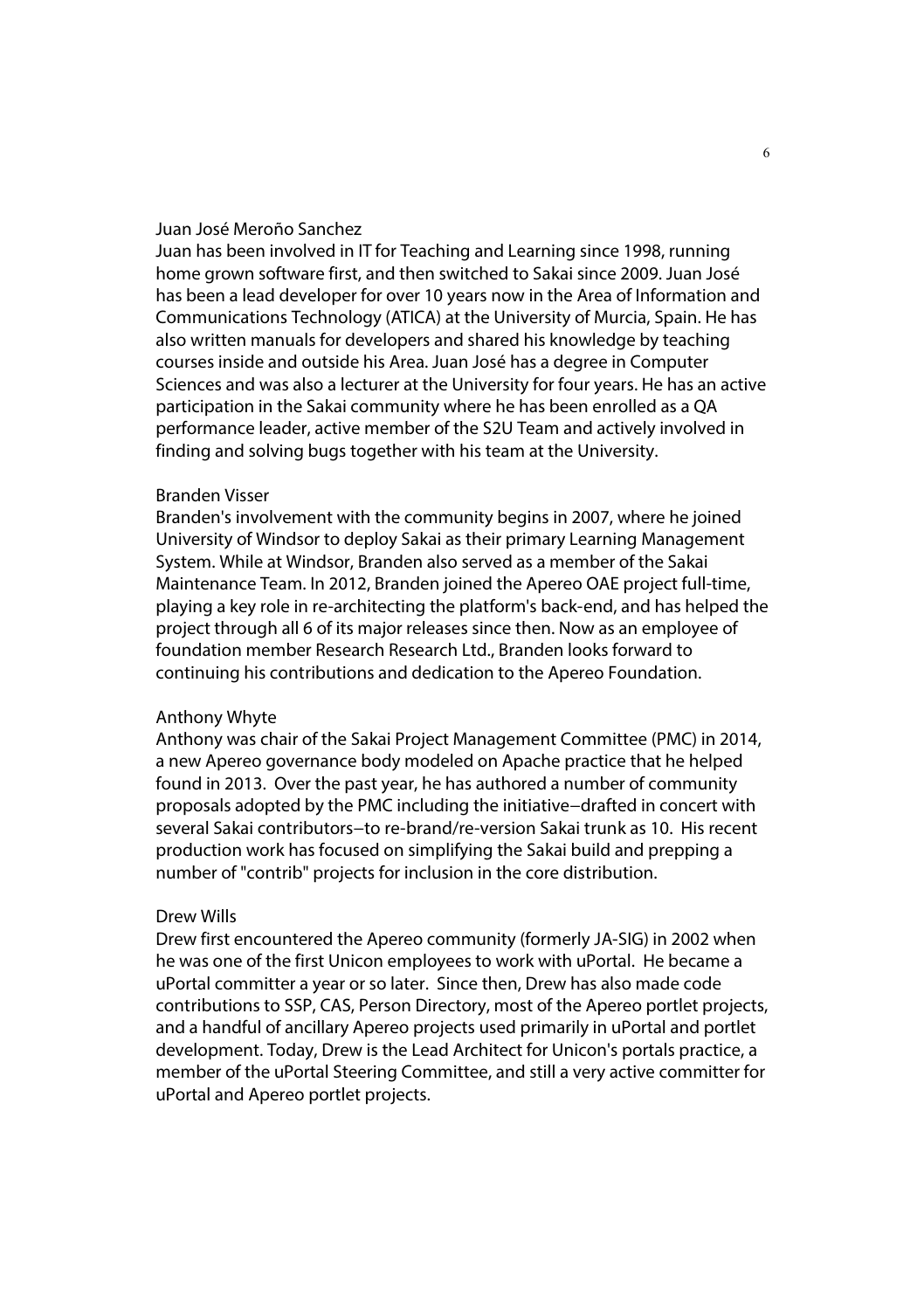#### **Teaching With Sakai Innovation Award (TWSIA) 2014**

The intent of the award is to highlight examples of educational applications of Sakai that fall into an innovative or transformative category.

Higher Ed Face to Face category: Entry: the FOLD Melissa Halvorson (Adjunct Professional Lecturer), Marist College

Higher Ed Online/Hybrid category: Entry: SPA 231 Reading and Composition Shannon Hahn (Discipline Chair/Instructor), Durham Technical Community **College** 

Portfolio category: Entry: Pre-Health Professions Program at Wake Forest University Pat Lord (Director of the Health Professions Program), Jolie Tingen (Instructional Technology Analyst), Wake Forest University

Projects and Other Uses category: Entry: the FOLD Josh Baron (Senior Academic Technology Officer), Melissa Halvorson (Adjunct Professional Lecturer), Marist College

The Teaching with Sakai Innovation Award (TWSIA) is a project of the Sakai Teaching and Learning Community. 2014 was the 7th year of the competition. Apereo wishes thank our sponsor Asahi Net for their support of the Teaching With Sakai Innovation Award.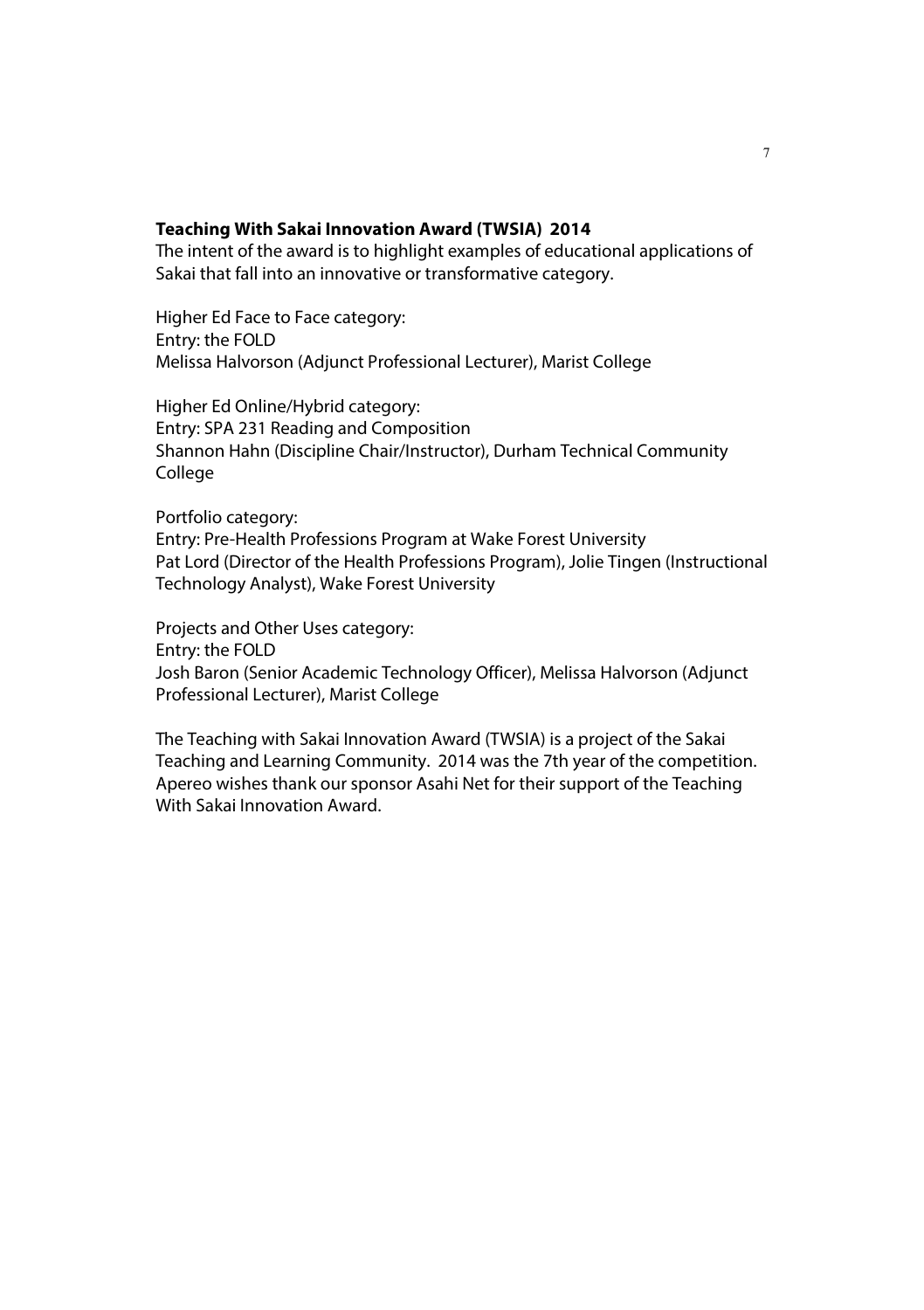#### **Learning Analytics Initiative.**

The Apereo Learning Analytics Initiative (LAI) was established in 2014 as a Community of Interest. Since it's inception, Apereo LAI has engaged with other organizations operating in the space in an open manner, particularly with an emerging ecosystem of organizations working in the space, including LACE, JISC, SURF, SoLAR, Marist College, Universiteit van Amsterdam, The University of Hull, Unicon, the Uniformed Services University, and others. Participation level and wider influence can be measured by the Apereo LAI's engagement and involvement in a wider international set of events. These have included –

- Marist College hosting the Learning Analytics and Knowledge Conference in 2015. Apereo LAI was closely involved in this event, leading a two-day hackathon around open dashboard development, making three presentations and a technical demonstration, and Chairing the first year of the LAK Conference practitioner track.
- Engaged JISC in the development of the proposed UK National infrastructure for learner analytics. The Apereo Learner Analytics Initiative "diamond" architecture has very closely informed this work.
- Supporting conversations around the emergence of an international ethics and privacy policy by participating in workshops as a significant part of the Learning Analytics Community Exchange series in Europe, and encouraging others, such as the French Ministry of Higher Education and Research, to also participate.
- Supporting a European Summit on the Open Learning Analytics Framework.

The Apereo Learning Analytics Initiative has been closely engaged with the development of several key components of an open learning analytics platform. These components currently include two Learner Record Stores, an Open Dashboard, and utilize xAPI for data exchange. Incubation of one or more of these components is under active consideration, and will almost certainly proceed in the immediate future.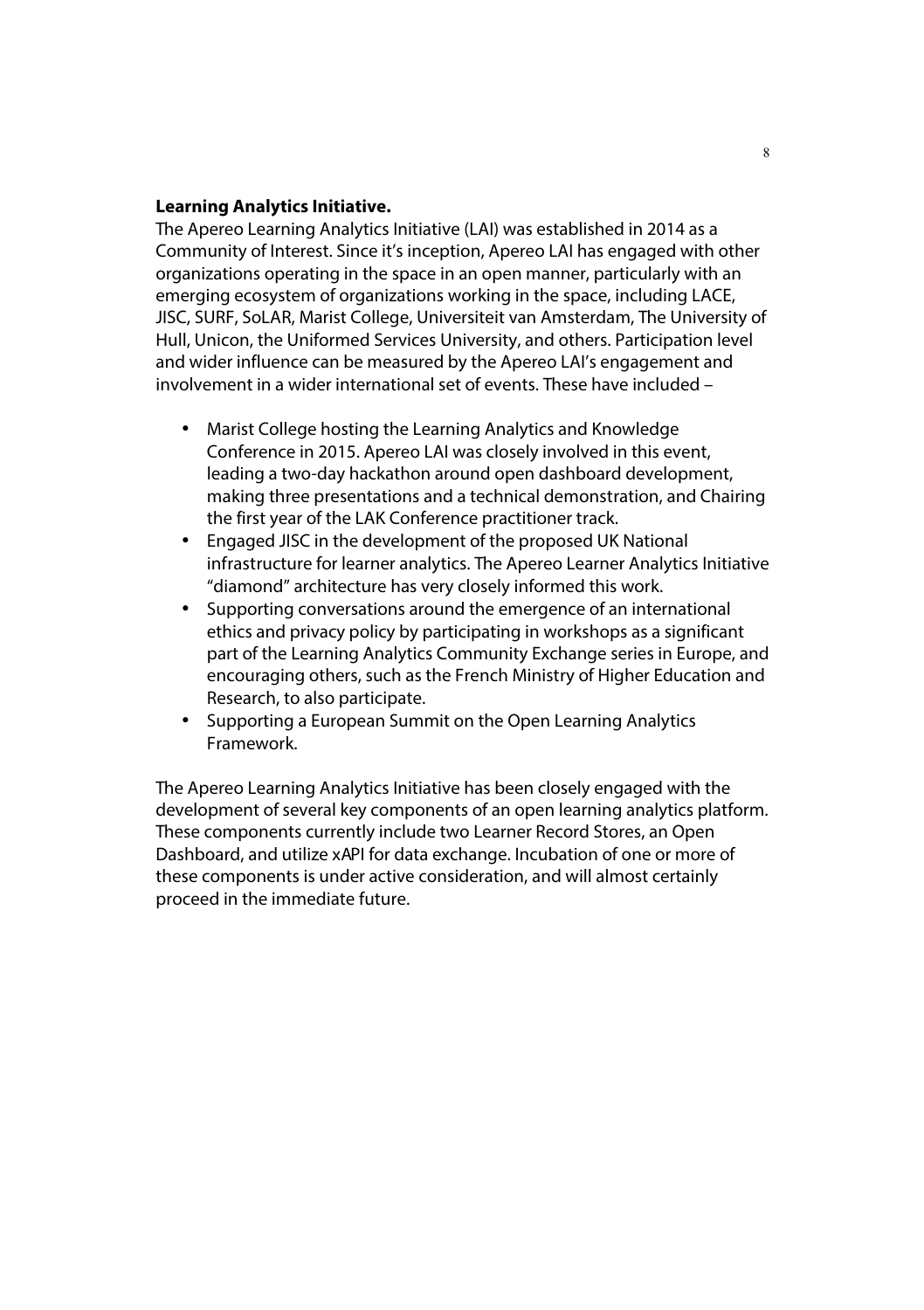#### **Software Communities and Projects**

#### **Bedework**

Bedework is an open source enterprise calendaring solution for higher education, originating at Rensselaer Polytechnic Institute (RPI) in 2006. The current release of Bedework is 3.10, released in 2014. Bedework is in use at over 50 institutions worldwide, and sees around 1600 commits a year from a small but active group of contributors/committers. RPI remains the main sponsor of Bedework development, but interest is growing - Nashville Public Library providing sponsorship for v3.10 development. The Bedework public web client is W3C WCAG 2.0 AAA compliant, and the Bedework community is actively working towards the same level of conformance for other clients. Beadwork plans enhancements to virtual polling, event registration, notifications and workflow in the immediate future.

#### **CAS**

CAS is an enterprise single sign-on solution for the web. Initially developed at Yale University, it was the second project to become part of Jasig in 2004. CAS is an open and well-documented protocol, with Java-based server software and a number of client libraries. Two main branches of CAS are currently supported; 3.5.x and 4.0.x. 3.5.x. Upcoming releases are 3.6.0, with OAuth and OpenID security improvements, and LDAP authN and Proxy authN improvements, whilst 4.0.2 will see UI and internationalization, together with OAuth and OpenID improvements. A CAS Next Generation roadmap is under development.

#### **PESC EDexchange (incubating)**

EDexchange is a project of the PESC Common Data Services Task Force. The CDS aims to secure improvements to the " security, reliability, efficiency and speed in the transfer of all educational data types by developing an open web services network and associated standards". EDexchange will be secure (built around InCommon membership principles), peer to peer, and payload agnostic although tearing transcript exchange as a first use case. EDexchange will be built around web services. EDexchange will realize a peer-to-peer network akin to that of bank ATM's, validated by Directory servers operating as repositories of secure network endpoints. At May 2015, EDexchange has a functional alpha version, and is progressing through the Apereo incubation process.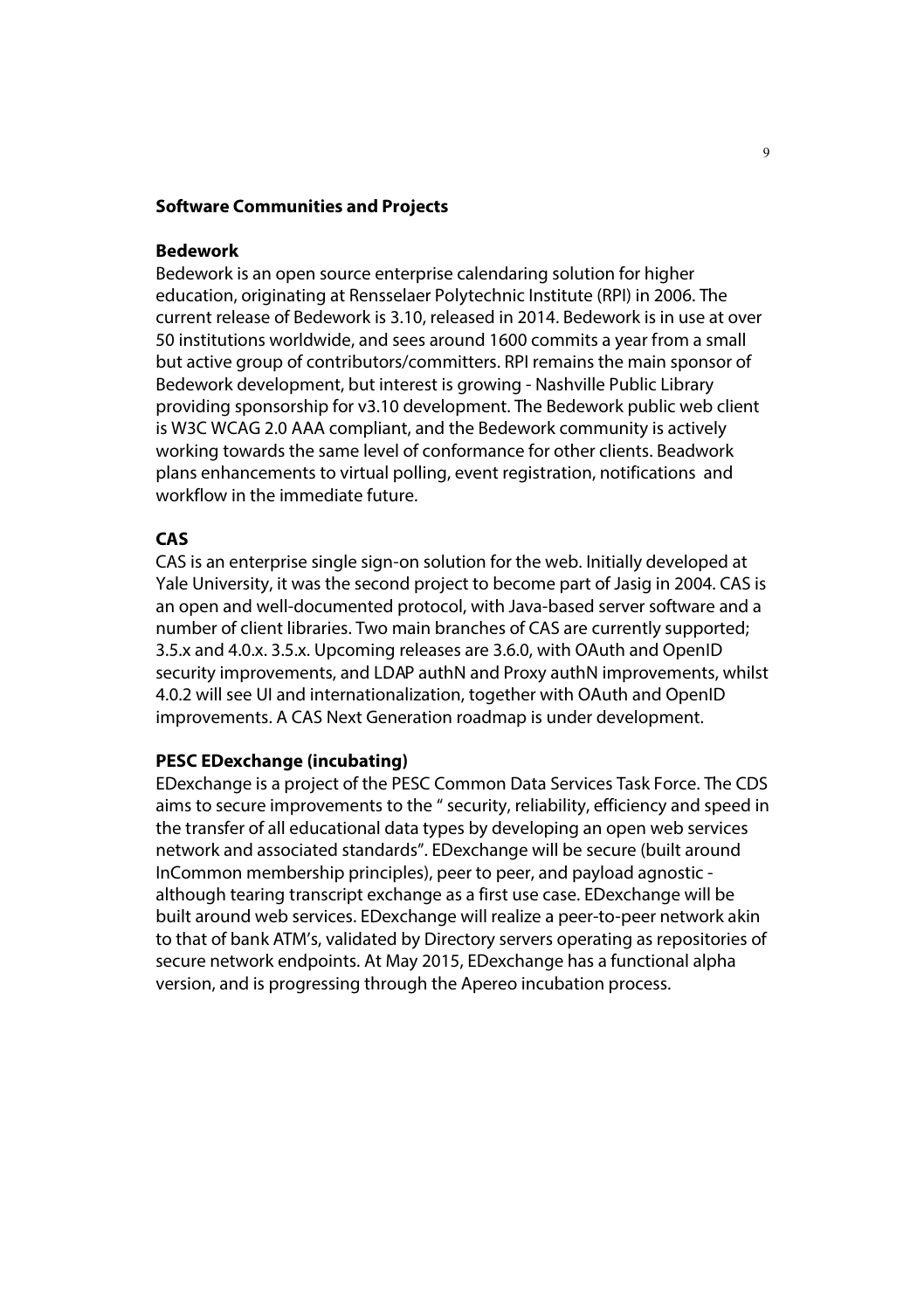#### **Karuta (incubating)**

Karuta is a next generation ePortfolio initiative led by HEC Montreal, IUT2 Grenoble. Kyoto University and Three Canoes, a US based company. Karuta is built around the experience gained by the Sakai ePortfolio community using software produced by the Open Source Portfolio Community (OSPI). It offers very considerable flexibility in designing portfolios for learning, assessment, reporting, and showcasing. Karuta is currently engaged in developing Learning Tools Interoperability (LTI) connectors to other environments, and charting a migration path for OSPI users. Karuta offers responsive design for use on multiple device types. Karuta entered incubation as a new initiative in March 2014. Version 1.1 was released in May 2015, and is available for piloting and production.

#### **Open Academic Environment**

The Apereo Open Academic Environment is a next generation environment for academic collaboration. Over 2014-15, the project has done 5 major releases, 10 minor releases and over 15 patch releases. All of these releases have been used in production in multiple deployments.

- A number of major new features have been added to the product, including content collections, group profiles, Shibboleth access management federation support, email notifications and full REST API documentation.
- The Independent Schools of Victoria (ISV), an organisation of 214 independent schools in Victoria, Australia has been added as a new project stakeholder.
- An external full accessibility review was performed by WebAIM, and the resulting report was made available to the wider community. Many of the issues identified have been fixed already, and the project is working towards WCAG AA certification.
- The OAE project has partnered with \*Research, one of the project's stakeholders, to provide cloud hosting for the OAE software. This environment is a continuation of the production environment that was presented at last year's conference, and now contains 383 tenants (compared to 30 last year) for institutions all over the world, integrated seamlessly with the access management federations.

#### **Opencast**

Opencast (formerly Opencast Matterhorn) is both a community, and a lecture capture and media management platform for education. Opencast was formerly funded by the Andrew Mellon Foundation, and has significant adoption in Europe, the US and South Africa. The Opencast community gathers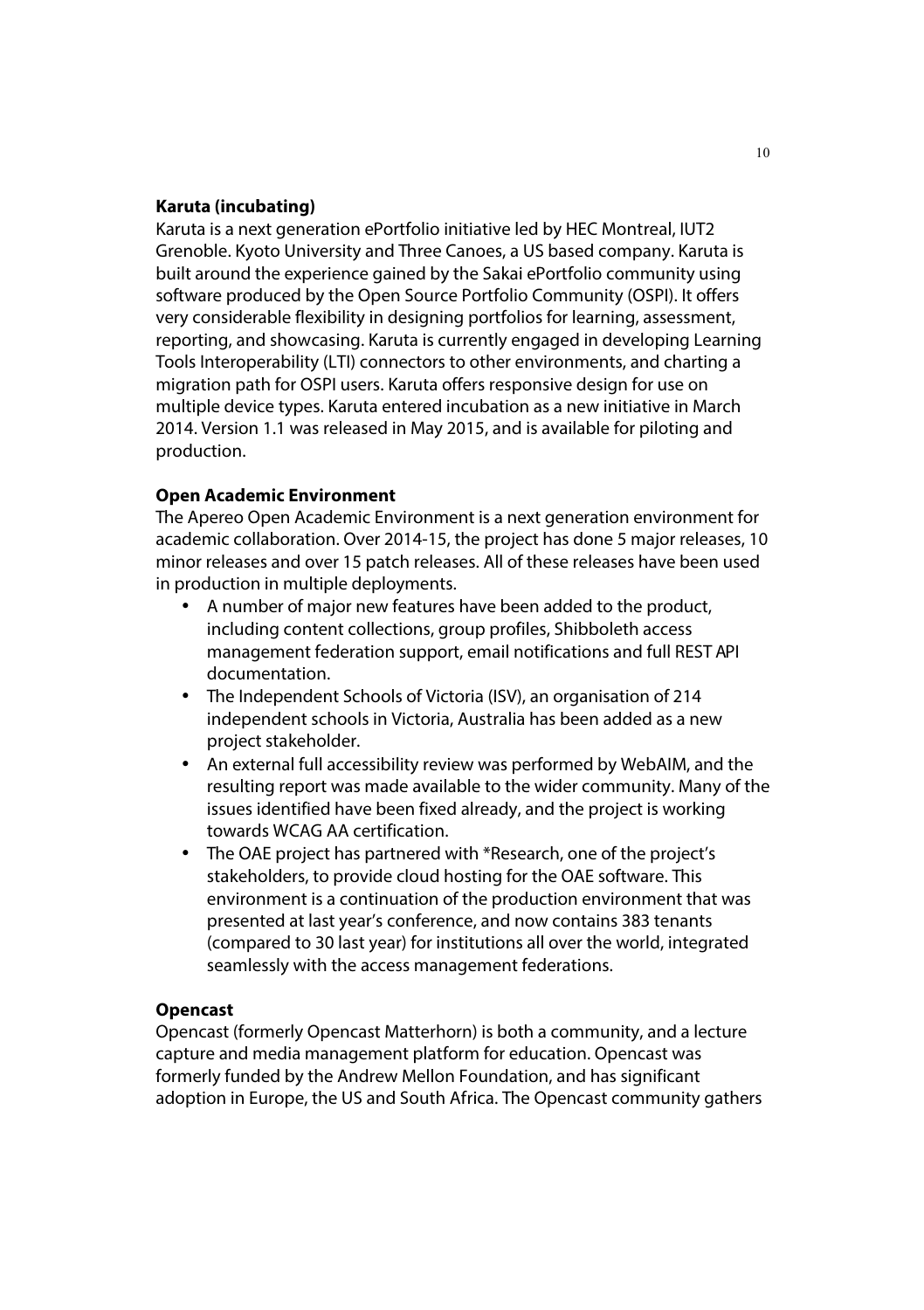those attracted to the Opencast values of openly exchanging ideas, experience, knowledge and code. The Opencast platform is used typically to produce lecture recordings, manage existing video, serve designated distribution channels, and provide user interfaces to engage students with educational video. Opencast has 43 identified adopters worldwide, with clusters of adoption in the US, UK, Germany, Spain and South Africa. Opencast 2.0 is planned for release in June 2015. It will feature a completely reconceptualized and redesigned under interface, a new HTML5 multi-stream video player ('Theodul'), support for extended metadata, and workflow and efficiency improvements.

#### **Sakai**

Sakai is an open source Learning Management System that is also well suited to support group sites that support various non-teaching forma of group collaboration. The Sakai Project was founded in 2004 as part of a two-year Mellon Grant to University if Michigan, Stanford University, MIT, and Indiana. Sakai currently holds about a six percent market share in the enterprise LMS market around the world.

During the FY14-15 period, Sakai released a major release of its version 10.0 that featured many improvements and over 2000 fixes. There were four Sakai 10.x maintenance releases throughout the year.

The Sakai 11 is planned for release in 4Q15. Sakai 11 represents a dramatic improvement in the user experience of Sakai. The overall portal (outer navigation) was rebuilt to remove the use of iframes, completely rewrite the skin process to be accessible and responsive (project Morpheus). There has also been major investment in improving the Grade book and Lessons tool in Sakai. Funds for these two UI/UX efforts were raised in from Sakai community stakeholders using a "kickstarter-style" fund raising model.

During 2014-15 Sakai moved from the SVN source code repository to Github. Moving to GitHub and using git is the current best practice for source code management. Using GitHub also greatly improves the ability of small contributors to improve the product through an effective workflow to support managing contributions for folks other than the core committers. The move to GitHub has increased the overall population of contributors to the project.

#### **Student Success Plan**

Student Success Plan is an open source case management toolset supporting a holistic coaching and counseling model that expedites proactive interventions for students in need. SSP had several new adoptions in the course of 2014-2015,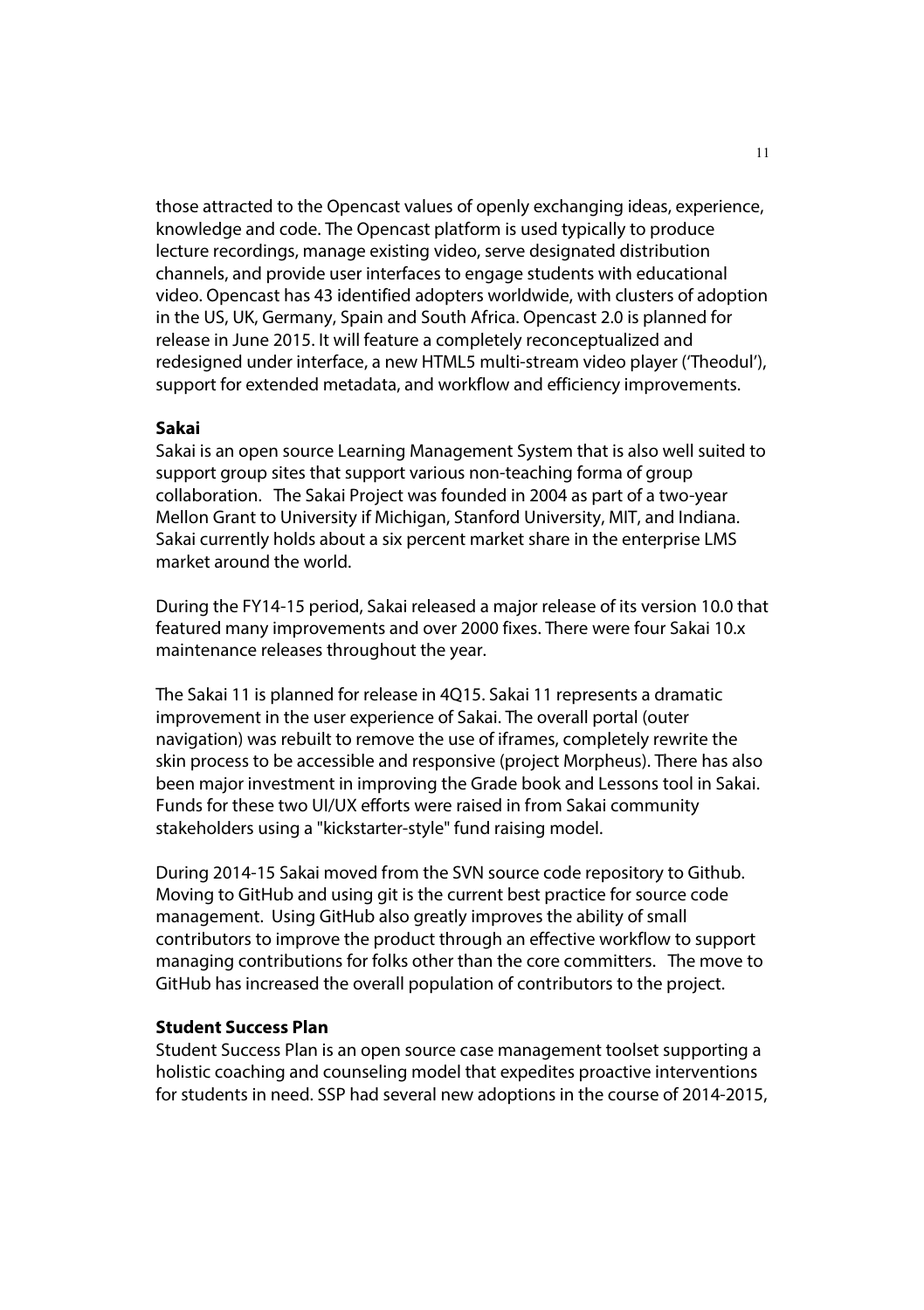including Broward College, Jefferson College, Southern University at Shreveport, and the University of Manchester. SSP will also be adapted for use in the national analytics infrastructure being created by the Jisc in the UK. The current release of SSP is 2.6. This sees significantly improved case management, tools, and user interface - particularly around the Action Plan tools. LTI provider integration has been added around early alerts

**UniTime**. UniTime is a comprehensive scheduling/timetabling solution for education. UniTime originated at Purdue University, and has adoptions in the US, and the Czech Republic, with growing interest from Pakistan, Croatia, Turkey, Peru and Kuwait. UniTime consists of four central components; course timetabling, examination timetabling, student scheduling and event management. UniTime supports distributed data entry and timetabling in multi-user environments. Current versions of the UniTime software are v3.5 and v4.0, released in December 2014 and March 2015 respectively. UniTime version 4 is the first Apereo UniTime release under an Apache v2 License.

#### **uPortal/uMobile**

uPortal/uMobile. uPortal 4.2 represents the latest release of the well established enterprise portal framework for higher education. Recent releases have featured responsive design very strongly - enabling access from a richer range of devices. uPortal 4.2 includes significant improvements to the management of portlets, and improvements to the way in which users interact with portlets. Other significant enhancements have been included around multi-tenancy support, and the addition of support for xAPI - potentially significant for institutional analytics work. Current work in uPortal includes significant improvement to the Person Attribute Group Store. These enhancements will enable a new group based on complex or compound relationships to other groups…for example, "faculty members in the Chemistry Building" or "students who are not in study abroad programs". The list of available APIs continues to increase, enabling innovative user experiences such as uMobile native apps and AngularJS front ends. uPortal remains a powerful framework and toolset for personalization and customization of content and services within a higher education institution.

**Xerte** is an online toolkit for the production of richly interactive, yet highly accessible web-based learning materials. With the completion of the Apereo Incubation process, the transition of the project from The University of Nottingham to The Apereo Foundation completes in May 2015. Xerte is about to release the next version of Xerte Online Toolkits, v3.0 containing a number of significant new features: an HTML-based built-in editor replaces a previous Flash-based editor, allowing authoring of materials on a much wider range of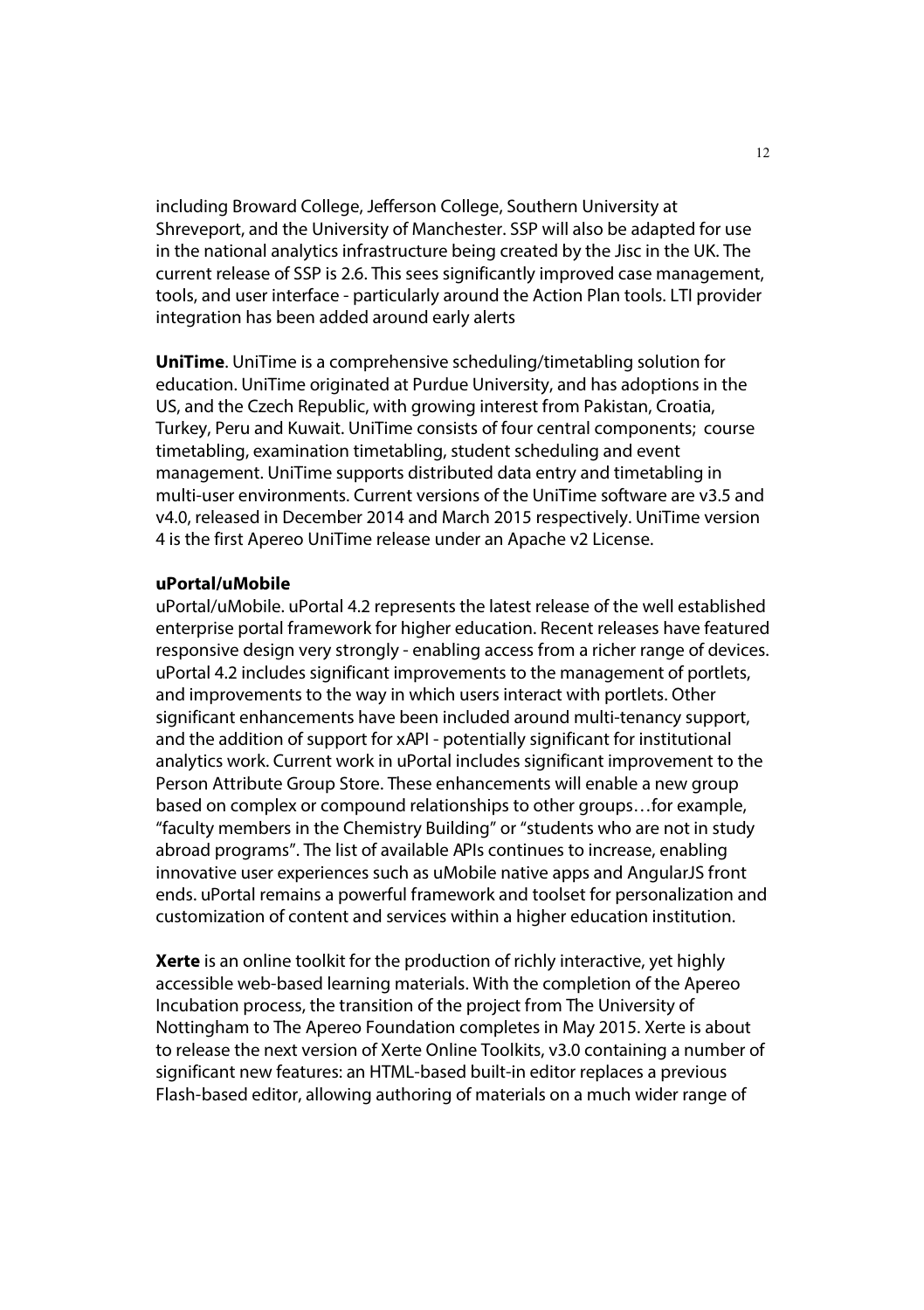devices; the range of templates has been brought up to date with some of the older, flash-specific templates removed, and several powerful new templates added. Xerte now support themes, making it much easier for users to customize output.

Xerte Toolkits v3.0 also features considerable improvements to its look and feel. Many reported issues have been resolved, and a beta release will be made during the week commencing 25th May, prior to the release on Xerte Online Toolkits v3 in June or July 2015. Xerte recently identified over 135 institutional uses of Xerte; Xerte is part of the learning landscape in the UK, The Netherlands, Belgium and Northern Europe. Project participants look forward to greater participation in the Apereo community*.*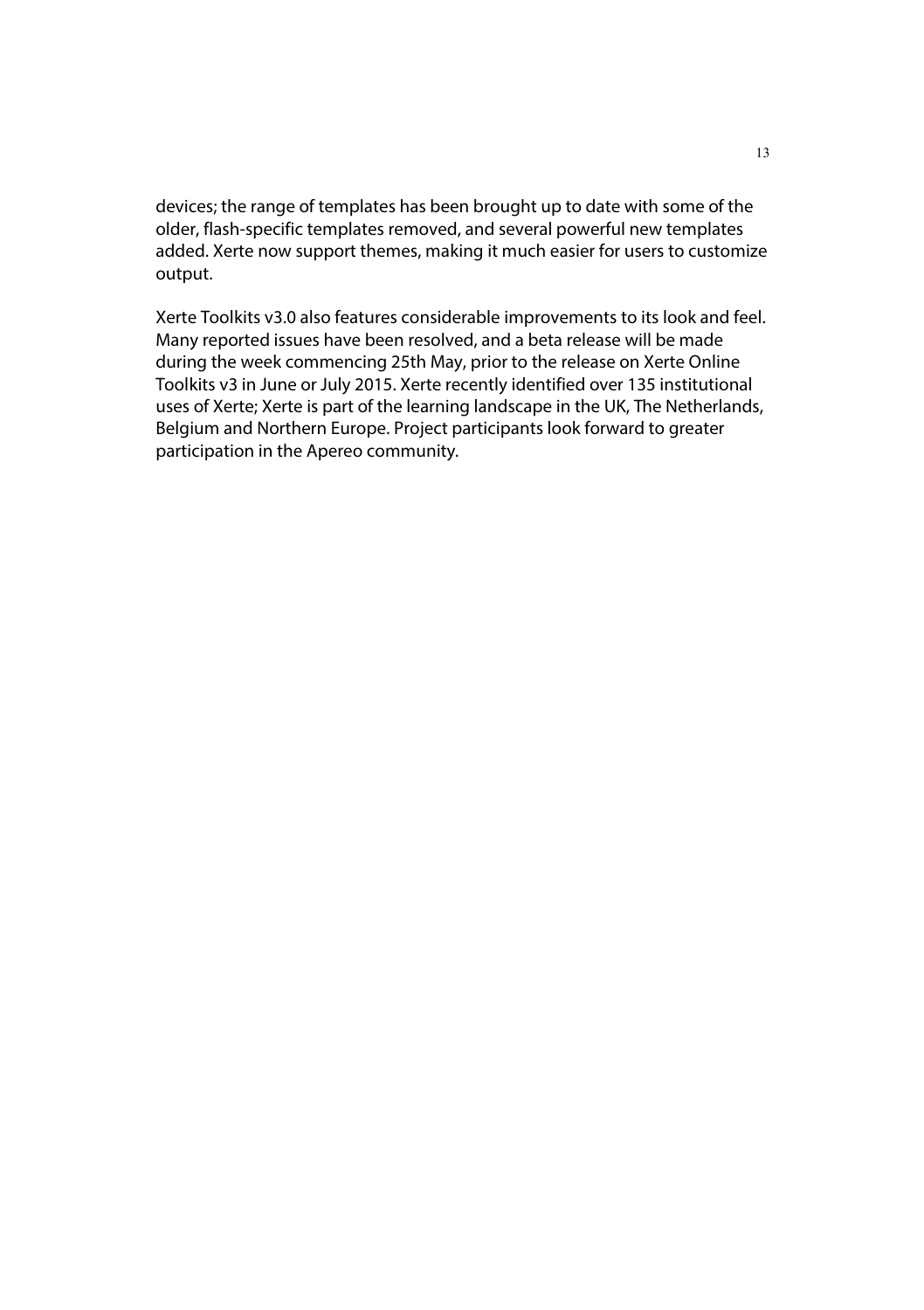# APEREO FOUNDATION<br>FORTHE YEAR OF DERATIONS REPORT<br>Substantially all disclosures required by the income tax basis of accounting are omitted. **FINANCIAL OPERATIONS REPORT APEREO FOUNDATION**

**Substantially all disclosures required by the income tax basis of accounting are omitted. FOR THE YEAR ENDED DECEMBER 31, 2014**

|                          |            | STATEMENT OF ASSETS, LIABILITIES AND NET ASSETS                         |           |
|--------------------------|------------|-------------------------------------------------------------------------|-----------|
|                          |            | ACCRUAL BASIS METHOD OF ACCOUNTING USED FOR FEDERAL INCOME TAX PURPOSES |           |
|                          |            | AS OF DECEMBER 31, 2014                                                 |           |
| ASSETS                   |            | <b>LIABILITIES</b>                                                      |           |
| Cash and Cash Eqivalents | 547,282    | Payables and Other Current Liabilities                                  | 18,963    |
| Receivables              | 99,550     | Inearned and Prepaid Revenue                                            | 274,498   |
| Other Current Assets     | 23,683     | <b>Total Liabilities</b>                                                | 293,461   |
|                          |            | NET ASSETS                                                              |           |
|                          |            | General Fund Balance                                                    | 436,376   |
|                          |            | Events Fund Balance                                                     | (24, 961) |
|                          |            | Sakai Fund Balance                                                      | 145,248)  |
|                          |            | <b>DAE Fund Balance</b>                                                 | 110,886   |
|                          |            | <b>Total Net Assets</b>                                                 | 377,054   |
| <b>TOTAL ASSETS</b>      | \$ 670,515 | TOTAL LIABILITIES AND NET ASSETS                                        | 670,515   |

|                                                                         | STATEMENT OF REVENUES, EXPENSES AND CHANGES IN NET ASSETS |                        |                 |                      |                     | (24, 961)                    |         |               |       |     |                |
|-------------------------------------------------------------------------|-----------------------------------------------------------|------------------------|-----------------|----------------------|---------------------|------------------------------|---------|---------------|-------|-----|----------------|
| ACCRUAL BASIS METHOD OF ACCOUNTING USED FOR FEDERAL INCOME TAX PURPOSES |                                                           |                        |                 |                      |                     |                              |         |               |       |     |                |
|                                                                         | FOR THE YEAR ENDED DECEMBER 31, 2014                      |                        |                 |                      |                     |                              |         |               |       |     |                |
| Support and Revenue                                                     | General                                                   | Events                 | Sakai           | ă                    | Total               |                              |         |               |       |     |                |
| Revenue                                                                 | $$80,134$ \$                                              | 220,520                | S<br>41,437     | 184,255              | $5 \quad 1.026.347$ |                              |         |               |       |     |                |
| <b>Total Support and Revenue</b>                                        | $$580,134$ \$                                             | 220,520                | S<br>41,437     | 184,255 \$ 1,026,347 |                     |                              |         |               |       |     |                |
| Operating and Supporting Expenses                                       |                                                           |                        |                 |                      |                     |                              |         |               |       |     |                |
| Labor Expenses                                                          | 279,347 \$                                                | $\mathsf{L}$<br>72,434 | $174,017$ \$    | 198,019 \$           | 723,818             |                              |         |               |       |     |                |
| Facility and Equipment                                                  | 21,611                                                    | 26,048                 | 17,764          | (3,969)              | 61,455              |                              |         |               |       |     |                |
| Travel                                                                  | 85,995                                                    | 133,853                |                 | 9,119                | 228,967             |                              |         |               |       |     |                |
| Continuing Education                                                    |                                                           |                        |                 |                      |                     |                              |         |               |       |     |                |
| Administration Expenses (1.)                                            | 57,007                                                    | 12,554                 | 50              | 888                  | 70,499              | (1.) Administration Expenses | General | Events        | Sakai | ă   | TOTAL          |
| Legal Expenses                                                          | 356                                                       |                        |                 |                      | 356                 | Credit Card Fees             | 1,607   | 4,698         |       |     | 6,306          |
| Total Operating and Supporting Expenses                                 | 5444,3175                                                 | 244,889                | 191,832 \$      | 204,057 \$ 1,085,095 |                     | Office Supplies              | 892     | 4,046         |       |     | 4,938          |
| Change in Net Assets from Operating Activities                          | 'n<br>135,818<br>s,                                       | $(24,370)$ \$          | $(150, 395)$ \$ | s,<br>(19, 802)      | 58,749              | Shipping                     |         | ဓ္ဌ           |       |     | $\overline{5}$ |
| Non-Operating Activities                                                |                                                           |                        |                 |                      |                     | <b>Bank Fees</b>             | 8,451   | $\frac{6}{5}$ |       |     | 8,502          |
| Interest Income                                                         | 120                                                       |                        |                 |                      | $^{120}$            | Dues and Subscriptions       | 5,060   |               |       |     | 5,060          |
| Other Income                                                            |                                                           |                        |                 |                      |                     | Miscellaneous                | 573     | 2,893         |       | 868 | 8,370          |
| Interest Expense                                                        |                                                           |                        |                 |                      |                     | Insurance                    | 2,831   |               |       |     | 2,831          |
| Foreign Currency Gains and Losses                                       | (137)                                                     | (845)                  | 672             | (134)                | (443)               | Licenses and Permits         | 20      |               |       |     | $\approx$      |
| Change in Net Assets                                                    | n<br>\$135,801                                            | $(25,215)$ \$          | $(149, 723)$ \$ | $(19,936)$ \$        | (59, 072)           | Accounting                   | 33,571  |               |       |     | 33,571         |
| Net Assets at beginning of year                                         | 300,575<br>s                                              | 254                    | 4,475\$         | S<br>130,822         | 436,126             | Other                        |         |               |       |     |                |
| Net Assets at end of year                                               | \$436,376\$                                               | $(24,961)$ \$          | $(145,248)$ \$  | 110,886 \$           | 377,054             | <b>TOTAL</b>                 | 57,007  | 12,554        | ន     | 888 | 70,499         |
|                                                                         |                                                           |                        |                 |                      |                     |                              |         |               |       |     |                |





| 1.) Administration Expenses | General | Events | Sakai | ă   | <b>TOTAL</b>            |
|-----------------------------|---------|--------|-------|-----|-------------------------|
| Credit Card Fees            | 1,607   | 4,698  |       |     | 6,306                   |
| Office Supplies             | 892     | 4,046  |       |     | 4,938                   |
| Shipping                    |         | 900    |       |     | $\overline{5}$          |
| Bank Fees                   | 8,451   |        |       |     |                         |
| Dues and Subscriptions      | 5,060   |        |       |     |                         |
| Miscellaneous               | 4,573   | 2,893  |       | 868 | 8,502<br>5,060<br>8,370 |
| nsurance                    | 2,831   |        |       |     | 2,831                   |
| Licenses and Permits        |         |        |       |     | $\approx$               |
| Accounting                  | 33,571  |        |       |     | 33,571                  |
| Other                       |         |        |       |     |                         |
| TOTAL                       | 57,007  | 12,554 |       | 888 | 70,499                  |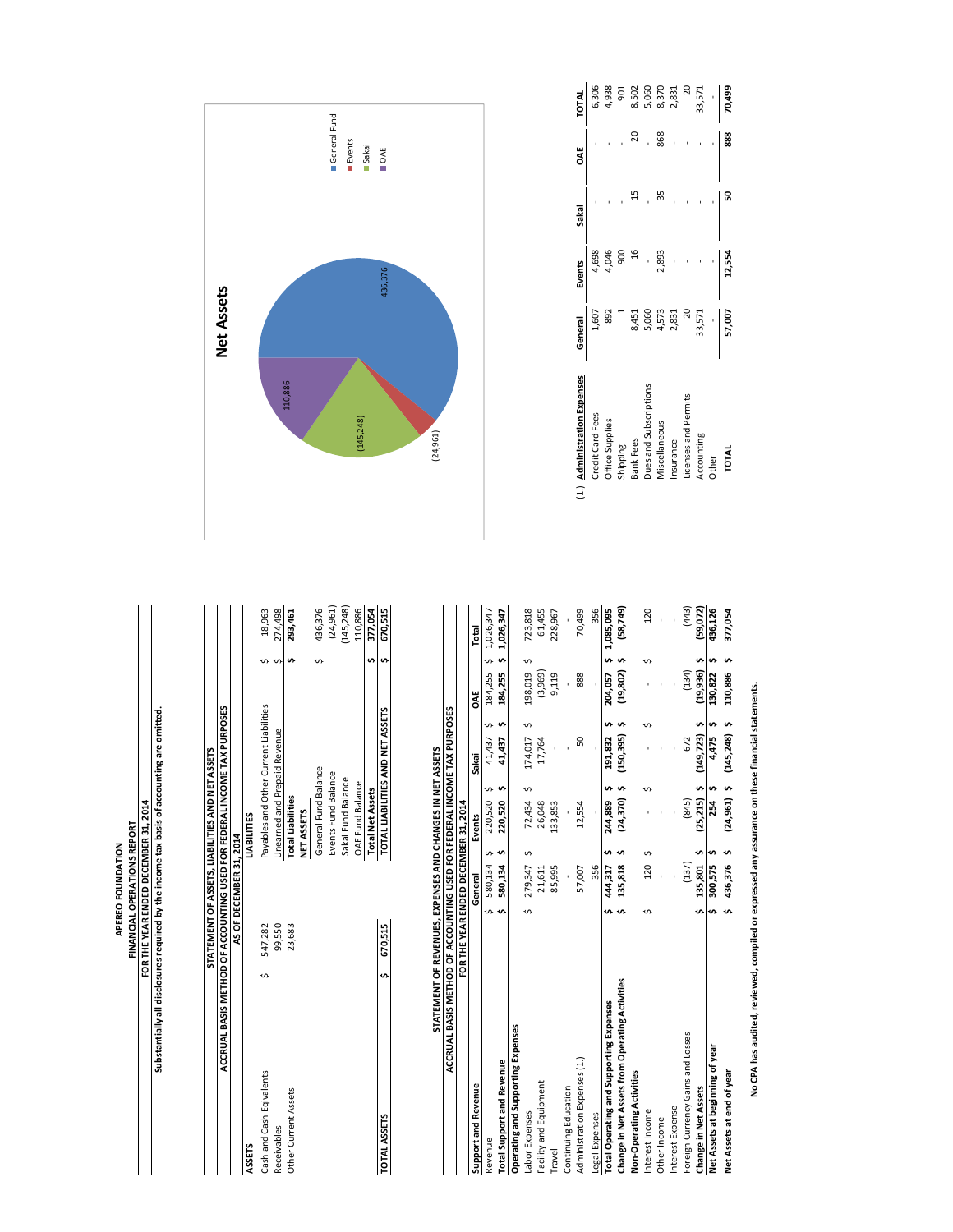# **A Memorandum of Understanding between ESUP-Portail and the Apereo Foundation**

12 December 2014

## **Introduction**

This Memorandum of Understanding describes the relationship between the ESUP-Portail Consortium and the Apereo Foundation. It represents a reciprocal agreement between equal partners, and has the primary aim, over time, of developing a closer practical working relationship between ESUP and Apereo.

ESUP and Apereo spring from common roots; an exploration and realization of the value of open source software for higher education. Our practice is complimentary. ESUP's institutional membership reaches 80% of higher education in France. Apereo has a hundred member institutions and commercial entities in a dozen countries. By establishing deeper collaboration, and by recognizing the distinctive contribution of each organisation to that collaboration, both ESUP and Apereo can better serve their constituencies.

### **Principles**

The relationship the signatories seek to build focuses around sharing -

- Practical collaboration, producing tangible results for our respective communities
- Understanding of our respective operational and strategic contexts
- Understanding of the strategic position of open and community source software in the service of higher education

We believe that the early exchange of information, both strategic and tactical, is essential to improving the alignment between our respective organizations, and to maximize the benefit of our collective endeavour.

# **Practical Actions**

The parties agree to:

- 1. Collaborate and encourage participation in the incubation process. Summary documents should be made available in French and English at key stages in the process (for example, entry and exit/graduation) for any given project.
- 2. Apereo recognizes the role of ESUP in coordinating support for open source software in higher education in France. As a consequence, Apereo does not seek to build a membership in France. The two organizations will review their financial